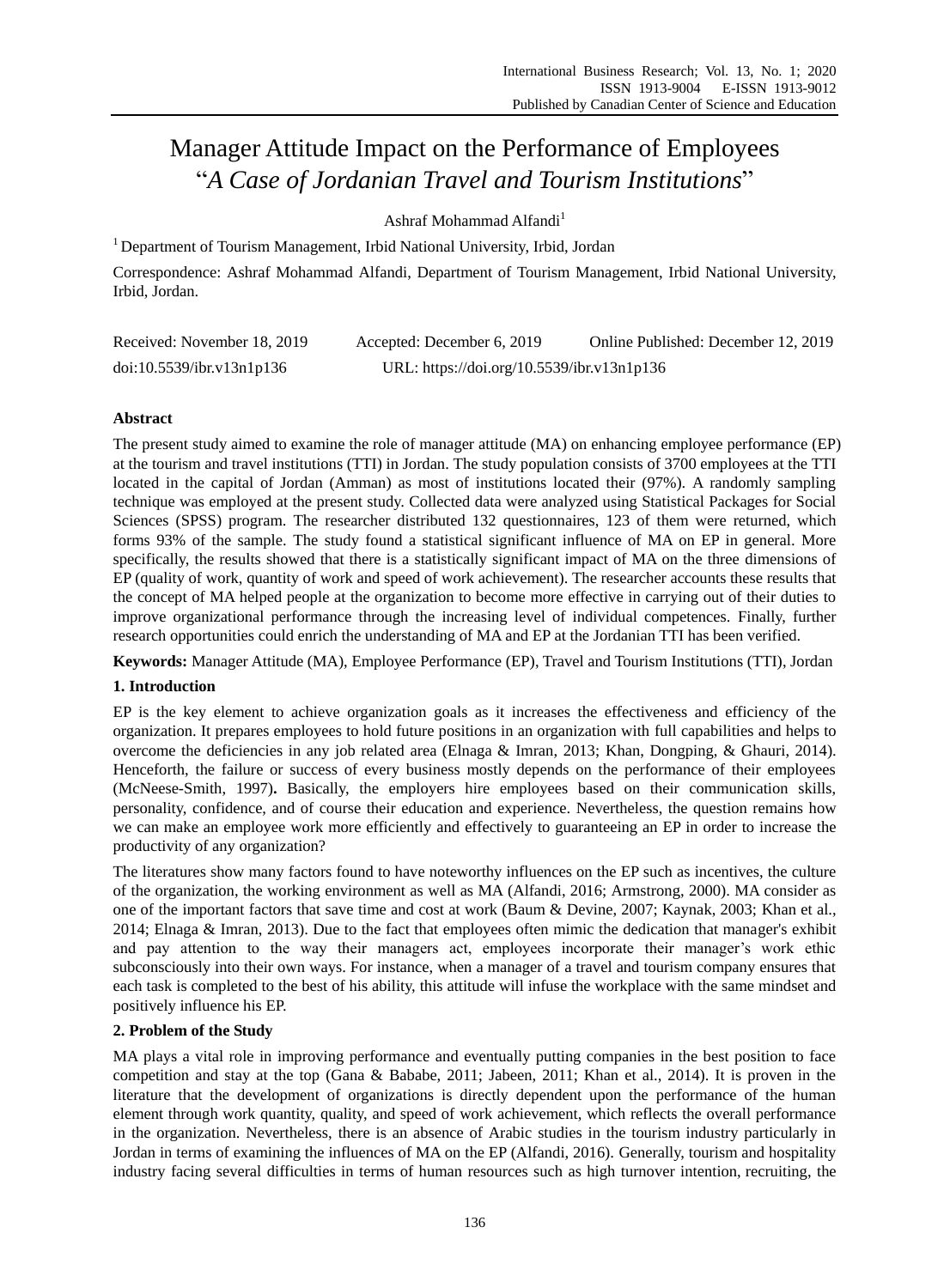need for training and development, low morale, shrinkage, talent acquisition and the ability to retain good and experienced employees. Some of these problems occur due to the lack strategic interventions of specific MA to any particular situations which impact EP. In this context, positive MA inspire employees to work hard, reduces the costly turnover, and develop a sense of commitment to the company. However, there is nothing more important than measuring the level of EP as a result of their MA with them, not only to see if behavior has changed, but also to find the reasons why change has not happened (Kirkpatrick & Kirkpatrick, 2005).

While attitudes vary from manager to manager and from industry to another, it is important to find out what influences this attitudes with a view to managing them so that EP can be a force of good. This is particularly significant in the tourism and hospitality industry which is a key service sector where manager's attitude has a drastic impact on EP. With this in mine, the aim of this study is to overcome this issue as well as provides insight for the Jordanian TTI by defining the effect of MA practices on EP at the Jordanian TTI.

#### **3. Objectives of the Study**

There are three major objectives of the current study. These are;

- 1) To investigate the meaning and importance of MA to workers at TTI in Jordan.
- 2) To explore the relationship between MA and EP at TTI in Jordan.
- 3) To develop guideline for assessing the EP at TTI in Jordan.

The main goal of the current study is to identify the impact of MA on EP at TTI in Jordan. This main objective is divided into the following sub objectives:

1) To identify the influence of MA on quantity of work.

2) To identify the influence of MA on quality of work.

3) To identify the influence of MA on speed of work achievement.

#### **4. Study Questions**

This study seeks to answer the following main question: Is there an impact of MA on EP?

This main question is divided into the following sub questions:

1) Is there an impact of MA on quantity of work at TTI in Jordan?

2) Is there an impact of MA on quality of work at TTI in Jordan?

3) Is there an impact of MA on speed of work achievement at TTI in Jordan?

#### **5. Study Hypotheses**

In order to achieve the study objectives, the following main null hypothesis has been developed:

(H0): There is no statistical significant impact of MA on EP.

The main null hypothesis is divided into the following sub hypotheses:

(H01): There is no statistical significant impact of MA given by TTI on their quality of work.

(H02): There is no statistical significant impact of MA given by TTI on their quantity of work.

(H03): There is no statistical significant impact of MA given by TTI on their speed of work achievement

#### **6. Employee Performance (EP)**

According to Rothwell, Hohne, & King, (2007), the performance of person, group, or organization deals with the outcomes, results and accomplishments achieved. In case of organization performance, the focus is on the organization ability to meet the customer's needs, compete in the market, and carry out the strategies related to the organization and achievement of the goals (Rothwell et al., 2007). Whereas individual performer related to the people that are performing activities related to work (Heck  $\&$  Marcoulides, 1993). It is the goals that organizations seek to complete through their employees. In other words, it is the individuals' responsibilities, activities and duties, that their work consists of, which should be done in the right way with taking into consideration the qualified employees abilities to do them (Al-Rabayah 2003). According to Cooke, (2000) it is the achievement of specified task measured against predetermined or identified standards of accuracy, completeness, cost and speed. Therefore, EP is associated with their feelings, cognition and perceptions about their jobs.

When we talk about the EP we come across the question of why we need to look or evaluate their performance? The answer is that several objectives can be achieved through applying extensive performance evaluation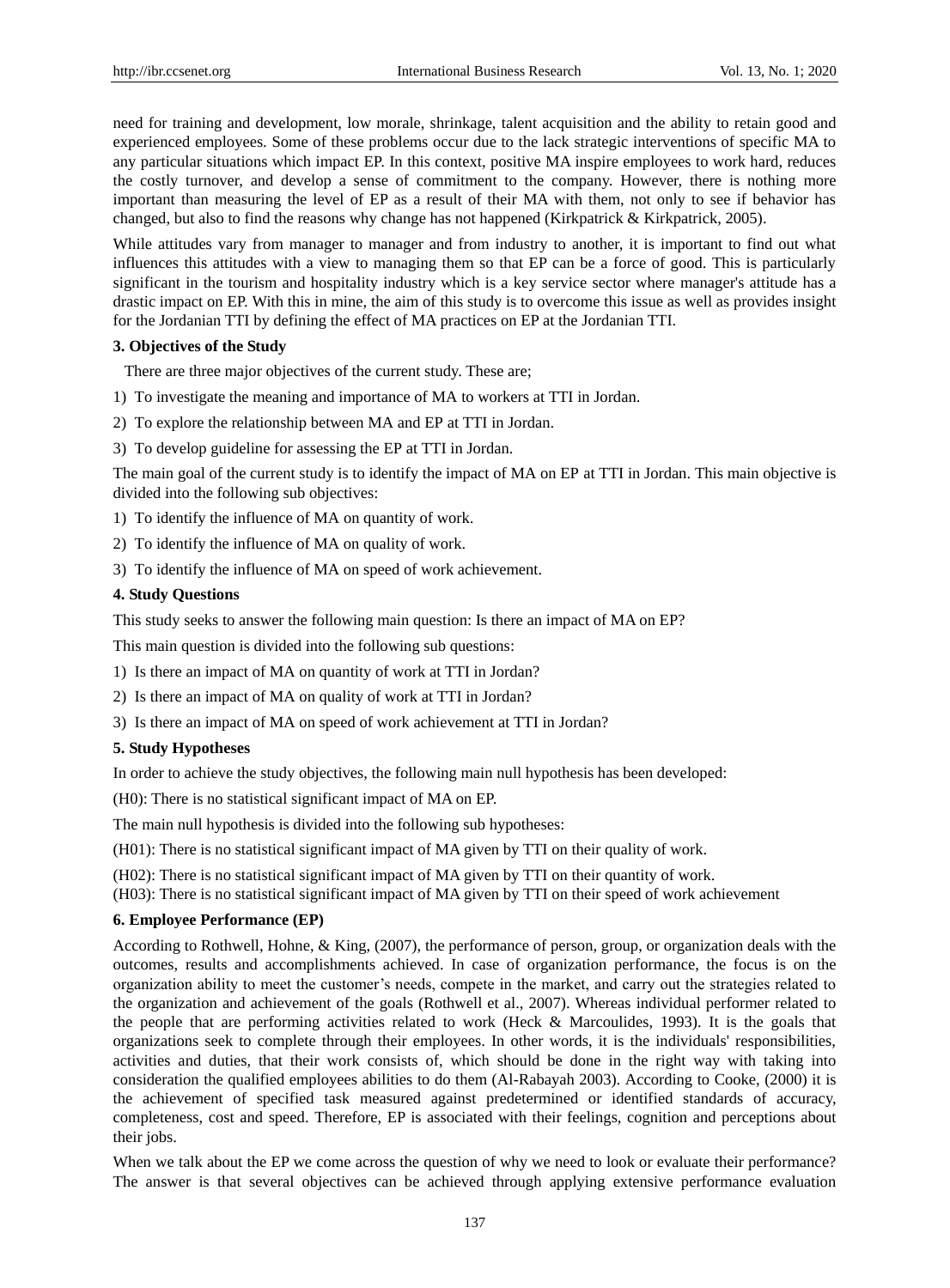systems such as choosing qualified persons whose skills and experiences suite the required work. Hence, assessing performance can offer standard bases used to promote employee by giving incentives in order to increase the production and quality (Al-Rabayah 2003). At the end, evaluation employees increase their morale by appreciating their efforts, which reflects their salaries (Abbas & Hamadi 2009).

#### *6.1 How to Measure Performance of the Employees*

EP could be seen and measured in different ways. For instance, EP is the given quality of efforts that could be defined as the error-free performance and matching between the production and the required standards. Others see EP as the amount of the physical or mental energy that the individual spends in a specific period of time in the work. While some focus on the quality and the amount of given efforts, others refers to it as the way in which the work duties are done. For example, performance can be measured through the manner of performance such as measuring problem-solving strategies or in problem detecting. Finally, EP could be measured by looking at the rates of performance, which is the process in which the evaluator increases the employee's productivity in order to determine the efficiency, the quality and the amount of the employee's work in a specific period (Al-Rabayah 2003; Uddin, Luva, & Hossain, 2013).

In the current study, EP will be measured through the dimensions of: quantity of work, quality of work, speed of work achievement as was suggested by the previous work of Mathis & Jackson (2009).

## **7. MA and EP**

Attitude could be either positive or negative. MA can be seen as a part of managerial series of leadership style. It is the manager ability to impact subordinates to perform at their highest capability. Beside many other variables, the employees' satisfaction about their manager's attitude considers the most important factor that could impact EP (McNeese-Smith, 1997**;** Mathis & Jackson, 2009). It is generally agreed that EP could be as low as zero or at peak capacity depending on MA with them. MA plays a critical role in worker performance and job production. If the employees are stratified about their manger attitude with them, job productivity will increase (Alfandi, 2016). In this context, a theory developed that constitutes most about the two-way relationship between the manager and employee. This theory called Leader-Member interaction. This theory assumes that the leader does not treat all subordinates in a similar way and focuses on mutual relations that every leader establishes (Benedicta, 2010; Cole, 2002). If employees are happy with the work they perform, the satisfaction will occur (Horng and Lin 2013). Consequently, the leaders do not have a uniform interaction with the audience since they have limited time and resources (Zhang, Leng, & Xu, 2019). In the relationship between the leader and the follower, a high level of trust, respect and compliance with obligations are the main determinants of the change relationship (McNeese-Smith, 1997; Seamen & Eves, 2005).

Manager can exercise their official or unofficial power to given trust and confidence to their employee which will erect high level of EP. This relationship has been confirmed by several previous studies that found manger attitude unbiased behavior toward their employees will lead to high level of EP (Mulder, 2001; Seamen & Eves, 2005; Khan et al., 2014; Alfandi, 2016).

## **8. Methodology**

#### *8.1 Data Collection*

Books, publications and other several theoretical references relevant to the topic were reviewed in order to cover the theoretical part of the study. Descriptive analytical approach was used through field survey. The study community were employees at TTI in Jordan, and then analyzing the collected data by using statistical analysis program SPSS (Statistical Package for Social Sciences) for testing the hypotheses through regression analysis.

#### *8.2 Validity Test*

The questionnaire was presented to some experienced instructors at Irbid National University (INU) who are specialized to ensure the superficial validity of the measurement method. Based on their comments, some modifications were made to some paragraphs related to the language structure, clarity and the harmony of the study field. Gronbach Alpha test was used to test the validity of the study's method; the score ranged between 71% and 82% for all of the questionnaire's paragraphs, which consider suitable according to the acceptable percentage presented by (Hair, Money, Samouel, & Page 2007) which is 60%.

#### *8.3 Measurement Methods*

In order to present the questions of the questionnaire, five points Likert scale was used divided as (1) strongly disagree, (2) disagree, (3) neutral, (4) agree, and (5) strongly agree. Based on these scales, the sum of these scales was 15, and thus the average is  $15/5=3$ . To measure MA, four items were adopted from Kalkavan &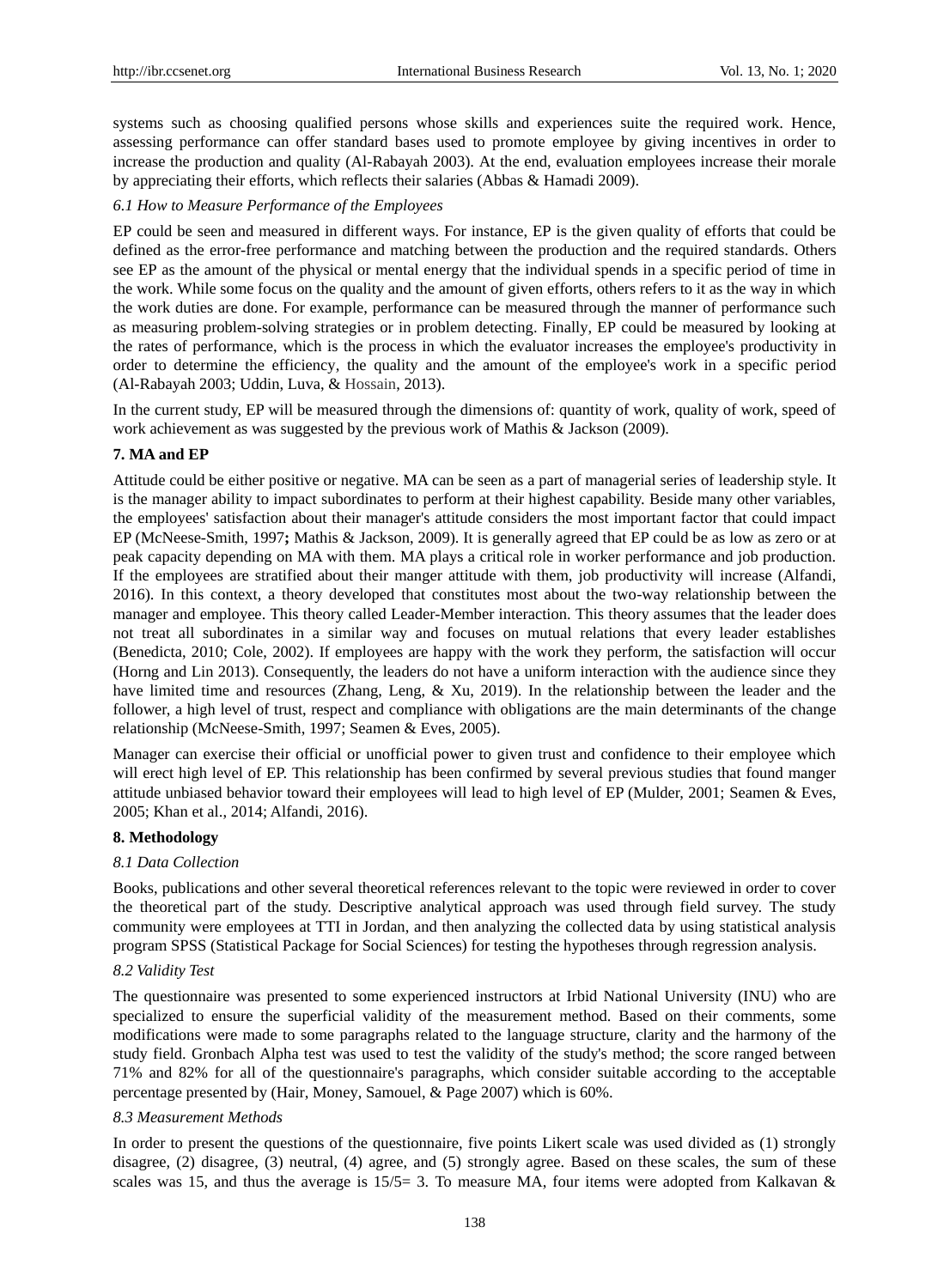Katrinli, (2014) who previously adopted it from Hackman & Oldman, (1975).

#### **9. Results**

#### *9.1 Study Sample and Their Characteristics*

The study population consists of employees at TTI located in Jordan. According to the Jordanian ministry of tourism and antiques statistics (2019), there are about 4800 employees working in TTI around the kingdom, most of them working in the capital Amman (about 3800). Therefore, the study population was workers at TTI located in the capital of Jordan Amman. A random sampling technique was employed. The study chooses to distribute 132 questionnaires, 123 of them were returned, which forms about 92% of the sample. The following table extracts the repetitions and percentages of the sample personal information.

| Gender                  | Repetition | Percentage |
|-------------------------|------------|------------|
| Male                    | 84         | 68%        |
| Female                  | 39         | 32%        |
| Total                   | 123        | 100%       |
| <b>Oualification</b>    | Repetition | Percentage |
| Diploma or less         | 51         | 41%        |
| Bachelor                | 66         | 53%        |
| <b>Graduate Studied</b> | 6          | 6%         |
| Total                   | 123        | 100%       |
| Years of experience     | Repetition | Percentage |
| Less than 5 years       | 72         | 59%        |
| 5-10 years              | 30         | 24%        |
| $10-15$ years           | 12         | 10%        |
| $15$ – more             | 9          | 7%         |
| Total                   | 123        | 100%       |
| Job Description         | Repetition | Percentage |
| Manager                 | 9          | 7%         |
| Chairman                | 42         | 34%        |
| Executive               | 72         | 59%        |
| Total                   | 123        | 100%       |

Table 1. Study Sample Personal Information

As we can realize from the table above, the highest percentage was the male sample getting 68%, compare to the females who representing 32% of the sample. Regarding the study sample qualifications, the higher ratio is for those having BA degree reaching 53% followed by Diploma and higher educational degrees (41%) and (6%) respectively. We can attributes this to the fact that tourism industry in general requires more an experienced more workers rather than those with higher educations. Most of the respondents (59%) having less than 5 years of working experience. Those who fall into category of (5 to 10 years of experience) come next reaching 24% of the respondents, and only 7% of the respondents having more than 15 years of experience at TTI. Finally, regarding the position title job, 59% of the respondents were executive's workers followed by Chairman 34 % and finally managers 7%.

#### *9.2 Descriptive Statistics*

The following section explains the results of the descriptive statistical test of the study variables.

#### Table 2. Descriptive statistics of quality of work

| Quality of work               |                                                                           | Mean | Standard<br>Deviation |
|-------------------------------|---------------------------------------------------------------------------|------|-----------------------|
|                               | I follow the required quality standards in doing my job                   | 3.4  | .823                  |
|                               | I am working on improving my work continuously.                           | 4.2  | .613                  |
|                               | I achieve my work within the required specifications.                     | 3.6  | 1.030                 |
|                               | I continually try to reduce the errors that occur during my work.         |      | 1.045                 |
|                               | I pay attention to the quality of the services given to the beneficiaries | 3.4  | .894                  |
|                               | I follow the instructions and regulations at work                         | 3.6  | .992                  |
| Grand mean of quality of work |                                                                           | 3.5  |                       |

The table above shows the attitudes of the study sample towards the quality of work in Jordanian TTI. The arithmetic means ranges between  $(3.1)$  in their least range for the part  $\degree$ I continually try to reduce the errors that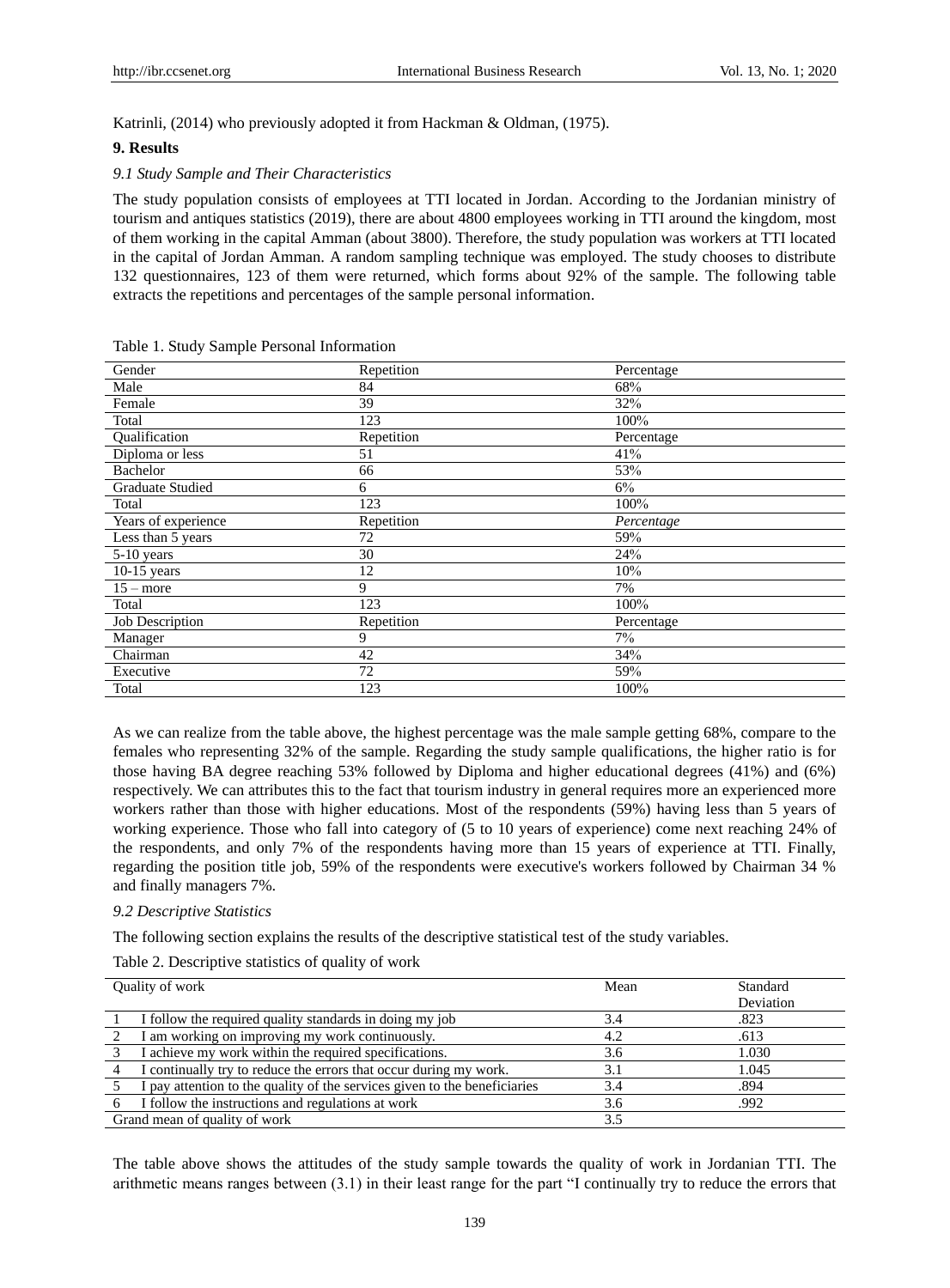occur during my work." and  $(4.2)$  in their highest range for the part "I am working on improving my work continuously". The general arithmetic mean was close to the neutral level with an arithmetic mean reaching (3.5); this shows a good level of the quality of work in Jordanian TTI provided by their employees.

| Quantity of work               |                                                              | Mean | Standard  |
|--------------------------------|--------------------------------------------------------------|------|-----------|
|                                |                                                              |      | Deviation |
|                                | I achieve a larger number of tasks than my work required.    | 4.3  | .568      |
|                                | I have the ability to deal with troubles at work             | 4.0  | .567      |
|                                | I finish the required work even if it requires extra efforts | 3.1  | .592      |
|                                | I am willing to work harder                                  | 3.1  | .594      |
| Grand Mean of Quantity of work |                                                              | 3.6  |           |

Table (3) shows the arithmetic means of quantity of work paragraphs that ranged from (3.1) in their least limit to (4.3) in their highest limit. The general arithmetic mean was (3.6) which demonstrate a big percentage of quantity of work for the employees at Jordanian travel and tourism.

Table 4. Descriptive statistics of speed of work achievement

|                                         | Speed of work achievement                       | Mean |       |
|-----------------------------------------|-------------------------------------------------|------|-------|
|                                         | I always try to save time at work.              | 3.6  | 1.030 |
|                                         | I provide effort at work.                       | 3.9  | .956  |
|                                         | I try to achieve greater flexibility in work    | 3.6  | .902  |
|                                         | I always find ways to do business tasks easily. | 3.2  | 1.039 |
| Grand mean of Speed of work achievement |                                                 |      |       |

The table above (4) explains the attitudes of the sample towards the Speed of work achievement at Jordanian TTI. The arithmetic means ranges from  $(3.2)$  in their least limit for the paragraph  $\degree$ I always find ways to do business tasks easily." to (3.9) in their highest limit for the paragraph "I provide effort at work". The general arithmetic mean was close to the neutral level with an arithmetic mean reaching (3.6). The general arithmetic mean reached (3.4) which show a quite good percentage of employees' satisfaction about their speed of achieving work tasks.

| MA                          |                                                                                                   | Mean | Standard<br>Deviation |
|-----------------------------|---------------------------------------------------------------------------------------------------|------|-----------------------|
|                             | My manager focuses on the company goals and<br>vision                                             | 4.7  | .772                  |
| $\mathcal{D}_{\mathcal{L}}$ | My manager believes he can make an impact, even if<br>it starts out as a small one                | 3.8  | .884                  |
| $\mathcal{R}$               | My manager has confidence in others, even if it means helping<br>others grow and get ready.       | 2.9  | .771                  |
|                             | My manager regulates his emotions and tries to minimize<br>stress and maintain self-control.      | 3.2  | 1.023                 |
|                             | My manager identifies opportunities, workarounds, and 3.7<br>contingency plans to keep going.     |      | .977                  |
| 6                           | My manager genuinely wants to succeed and to see others 3.1<br>succeed, too.                      |      | .674                  |
|                             | My manager looks for the good in others and assumes good<br>intent vs. being suspicious or jaded. | 2.8  | .585                  |
| Grand mean of MA            |                                                                                                   | 3.5  |                       |

Table 5. Descriptive statistics of employee MA

The table above (5) explains how the employees perceived their MAs of the sample at Jordanian TTI. The arithmetic means ranges from (2.8) in their least limit for the paragraph "My manager looks for the good in others and assumes good intent vs. being suspicious or jaded" to (4.7) in their highest limit for the paragraph "My manager focuses on the company goals and vision ". The general arithmetic mean was close to the neutral level with an arithmetic mean reaching (3.5) which shows a quite good percentage of employees' satisfaction about their manager's attitude.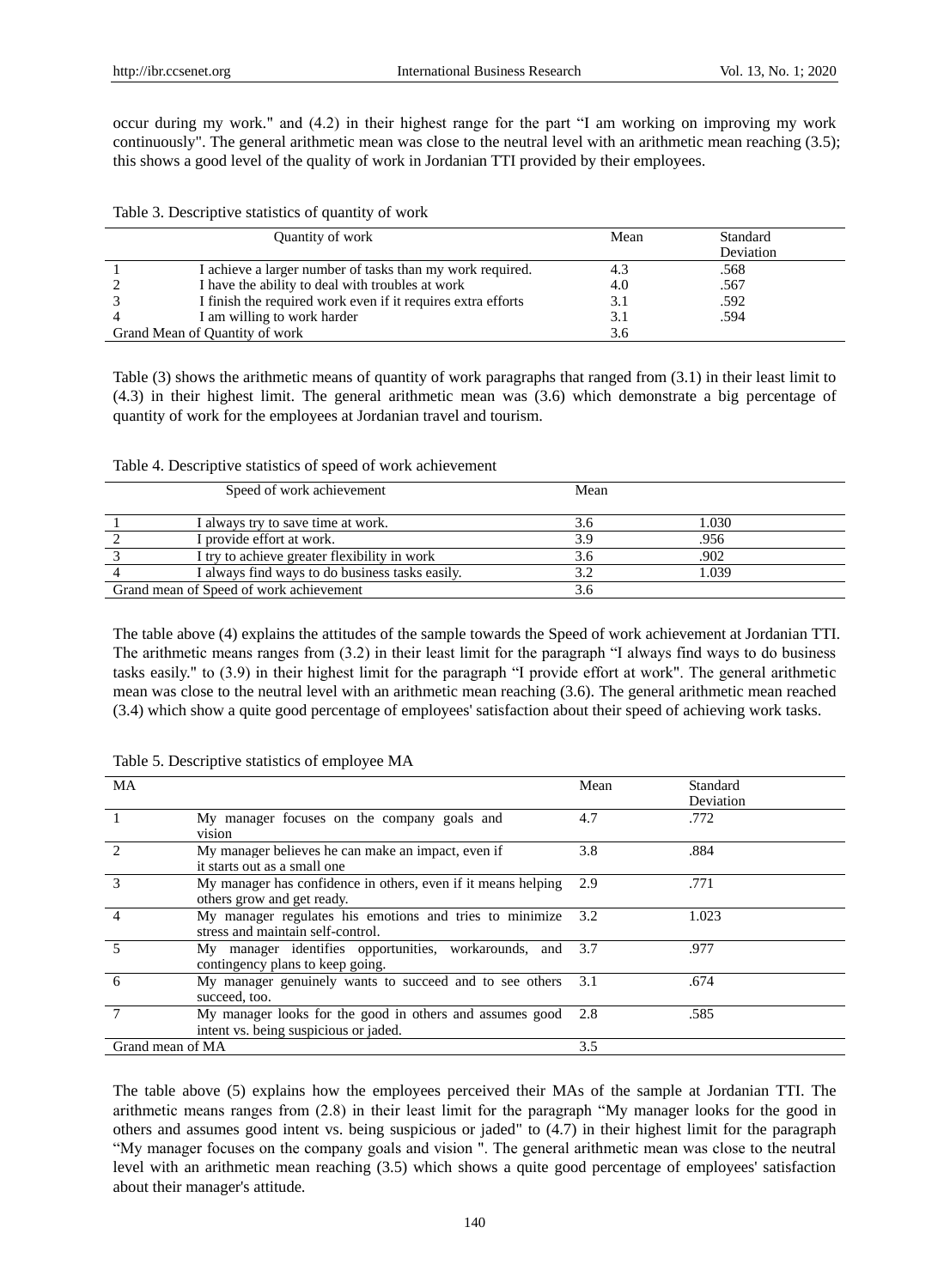#### *9.3 Correlation Analysis*

In order to obtain understanding of the relationship between variable used in this study, the computation of the Pearson correlation coefficients was performed. Correlation analysis was conducted on the data of the survey based on the independent variable of MA against the dependent variables of quality of work, quantity of work and speed of work achievement. A majority of correlation values of the variables showed correlations coefficients with values below .54. These generally indicate weak and medium associations between variables. The correlations within the three EP dimensions are examined and show that are significantly correlated. In terms of MA and EP dimensions, the correlations are generally positive. A weak correlation has been found between MA and the speed of achievement  $(r = .14)$  and medium correlations between the quality and quantity of work with MA  $(r = .34; .37)$  respectively. These findings give indication that MA is not the major (or only) variable influencing the EP.

To examine the multicollianearity among the variables in this study, variance inflated factor (VIF) and tolerance tests were adopted. Tolerance is the amount of variability of the selected independent variable not explained by the other independent variables (Hair et al., 2007), whereas VIF is the opposite of tolerance value. For the purpose of this study the two tests were conducted to determine the multicollianearity assumption. The results exposed that the values of VIF and tolerance used showed no multicollianearity between the study variables as their values less than 10 for the VIF and more than 0.10 for tolerance as suggested by Field, (2005).

#### *9.4 Hypotheses Testing*

To test the hypothesis of the study, multiple liner regressions were used. The interruption of the regression analysis is based on the standardized coefficient beta, R square and if its calculated value was higher than its tabulated value which provides evident whether to support the hypotheses stated earlier with taking into consideration the sensitivity of regression analysis to outliers.

For the main hypothesis, the table (6) below shows that the R square obtained indicates that MA account of 18.9 % of the variation in the EP. The value of Beta is (0.434), and the value of calculated F (13.544) which is higher than tabulated F value (1.97) at the confidence level ( $\alpha \le 0.05$ ), and the value of statistical significance level is (0.000) which is less than the value of the confidence level ( $\alpha \le 0.05$ ). Based on the result, the null hypothesis was rejected and thus the alternative hypothesis is accepted, in an indication that there is a statistical significant impact of MA on EP.

|                    | Variables Dependent       |            |           | $R^2$ | Beta  | Sig. F;  |
|--------------------|---------------------------|------------|-----------|-------|-------|----------|
|                    |                           | Calculated | Tabulated |       |       | p<0.01   |
| Main hypothesis 1  | EP                        | 13.544     | 1.97      | 0.189 | 0.434 | $0.00**$ |
| Sub hypothesis 1-1 | Quantity of work          | 08.564     | 1.32      | 0.054 | 0.201 | $0.00**$ |
| Sub hypothesis 1-2 | Quality of work           | 07.788     | 1.55      | 0.069 | 0.132 | $0.00**$ |
| Sub hypothesis 1-3 | Speed of work achievement | 12.545     | 1.84      | 0.112 | 0.211 | $0.00**$ |

Table 6. Results of the regression analysis for testing study hypotheses

As shown in the table above (6), in terms of the influence of MA on quantity of work, the result of simple regression shows that MA account for 5.4% of the variance. The value of Beta is (0.201), and the value of calculated F (8.564) which is higher than tabulated F value (.132) at the confidence level ( $\alpha \le 0.05$ ), and the value of statistical significance level is (0.000) which is less than the value of the confidence level ( $\alpha \le 0.05$ ). Based on the result, the null hypothesis was rejected and thus the alternative hypothesis is accepted, in an indication that there is a statistical significant impact of MA on the quantity of work.

In terms of the influence of MA on the quality of work, the result of simple regression shows that MA accounts for 6.9% of the variance. The value of Beta is  $(0.132)$ , and the value of calculated F (7.788) which is higher than tabulated F value (1.55) at the confidence level ( $\alpha \le 0.05$ ), and the value of statistical significance level is (0.000) which is less than the value of the confidence level ( $\alpha \leq 0.05$ ). Based on the result, the null hypothesis was rejected and thus the alternative hypothesis is accepted, in an indication that there is a statistical significant impact of MA on the quality of work.

In terms of the influence of MA on the speed of work achievement, the result of simple regression shows that MA accounts for 11% of the variance. The value of Beta is  $(0.211)$ , and the value of calculated F (12.545) which is higher than tabulated F value (1.84) at the confidence level ( $\alpha \leq 0.05$ ), and the value of statistical significance level is (0.000) which is less than the value of the confidence level ( $\alpha \le 0.05$ ). Based on that, the null hypothesis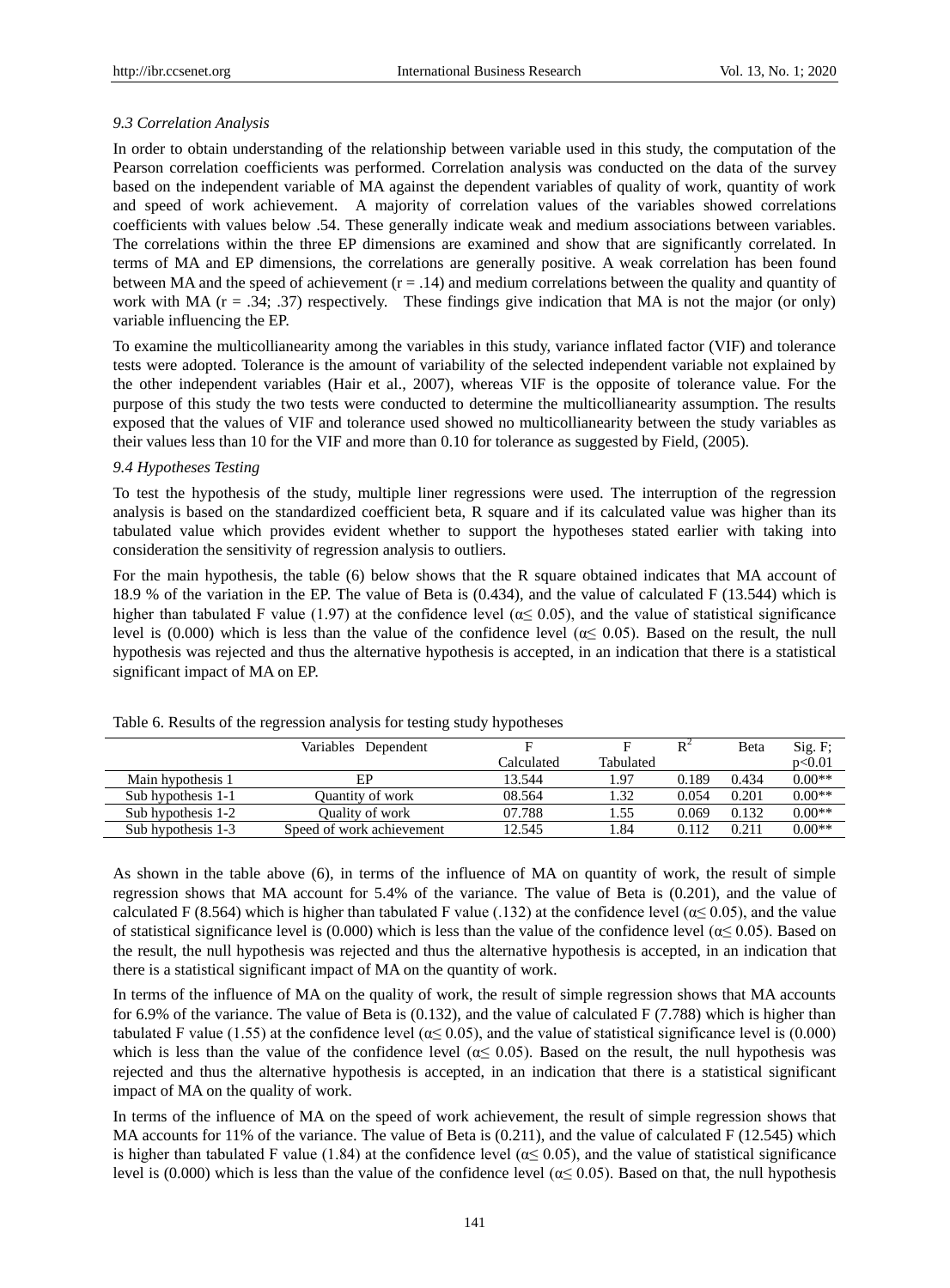was rejected and thus the alternative hypothesis is accepted, in an indication that there is a statistical significant impact of MA on the speed of work achievement.

In the present study the beta values were used in order to examine which factor has the most effect by MA. The findings show that the beta for quality of work is (0.13) and the beta for quantity o work is (0.20), while the beta for speed of work achievement is (0.21). The result indicates that MA has the most influence on the speed of work achievement flowed by quantity of work and finally the quality of work.

# **10. Conclusion and Recommendation**

The result showed that the perception of the employees at the Jordanian TTI regarding the MA in their institutions was quite high. In particular, they believe that their MA influence and develop their skills and performance. They believed that their MA helped them to achieve a larger number of tasks and give them the ability to deal with troubles at work in addition to improve their work continuously. Weak and medium associations between study variables are found. In terms of MA and EP dimensions, the correlations are generally positive. A weak correlation has been found between MA and the speed of achievement  $(r = .14)$  and medium correlations between the quality and quantity of work with MA  $(r = .34; .37)$  respectively.

The study found a statistical significant impact of MA on EP in general. More specifically, the results showed that there is a statistically significant impact of MA on the three dimensions of EP (quality of work, quantity of work and speed of work achievement). The researcher reply these results that the concept of MA can help employees to become more effective in carrying out of their duties to improve organizational performance through the increasing level of individual competences. Based on the study results, we exhibit here the most important recommendations for Jordanian TTI that are still under study as follows; 1) more attention should be paid to the MA as it found to have several advantages. 2) The success of TTI relies, in the first place, upon EP, as such; they should take care of workers as they do of beneficiaries. 3) Managers should take credits for others' work and appreciation or give recognition to employees. 4) The results showed that employees think that their manager has not enough confidence in others, even if it means helping others grow and get ready. If managers refuse to let anything to go without approval, it results in bottlenecks. Therefor it is recommended that managers should focus more on appreciating instances where their team exceeds their expectations which will be a source of demotivation.

The present study is limited to examining how MA at the TTI in Jordan influencing EP from the point of view of the chairmen of these institutions in addition to the employees. Moreover, this study dealt with TTI located in the capital city of Jordan, Amman, as most of the tourism institutions (about 97%) are found there. As for the period of the study, it is noteworthy that the study was conducted in 2019. MA alone is not the only answer to improve EP, however, the responsibility of managers to provide a positive attitude has become greater than before. Therefore, future research avenues could be conducted in tourism industry but in different sectors such as in five-star or four-start hotels, or incorporating different variables that have explanations regarding EP such as incentives, communication, and turnover intention and working environment. The field does not yet have definitive knowledge about the role of MA in influencing their EP, especially in the field of TTI. Much remains to be explored on how, when, where and why managers influence firms. We hope that the current study adds another small piece to this large puzzle.

#### **References**

- Abbas, A., & Hammadi, S. (2009). Incentives and their Effects on Performance. *Tanmiat Alrafidain*, *31*(93), 105-123.<https://doi.org/10.33899/tanra.2009.161831>
- Alfandi, A. (2016). *Selected Antecedents Impacts on Employees performance.* Paper presented at the 2016 Prague International Academic Conference. September 4-7, 2016. Prague, Czech Republic. Retrieved from <https://www.globalacademicinstitute.com/wp-content/uploads/2016-prague-conference-proceedings.pdf>
- Al-Rabayah, A. (2003). *Human Resource Management*. Amman, Dar Al-Safaa.
- Armstrong, M. (2000*). Understanding MA. Human Resource Management Practice*. Kogan page limited, London. pp.543.
- Baum, T., & Devine, F. (2007). Skills and training in the hotel sector: The Case of front office employment in Northern Ireland. *Tourism and Hospitality Research*, *7*(3), 269-280. <https://doi.org/10.1057/palgrave.thr.6050046>
- Benedicta, A. (2010). The Impact of Training on Employee Performance: A Case Study of HFC Bank in Ghana*. International Journal of Science and Research (IJSR), India,* Online ISSN: 2319-7064.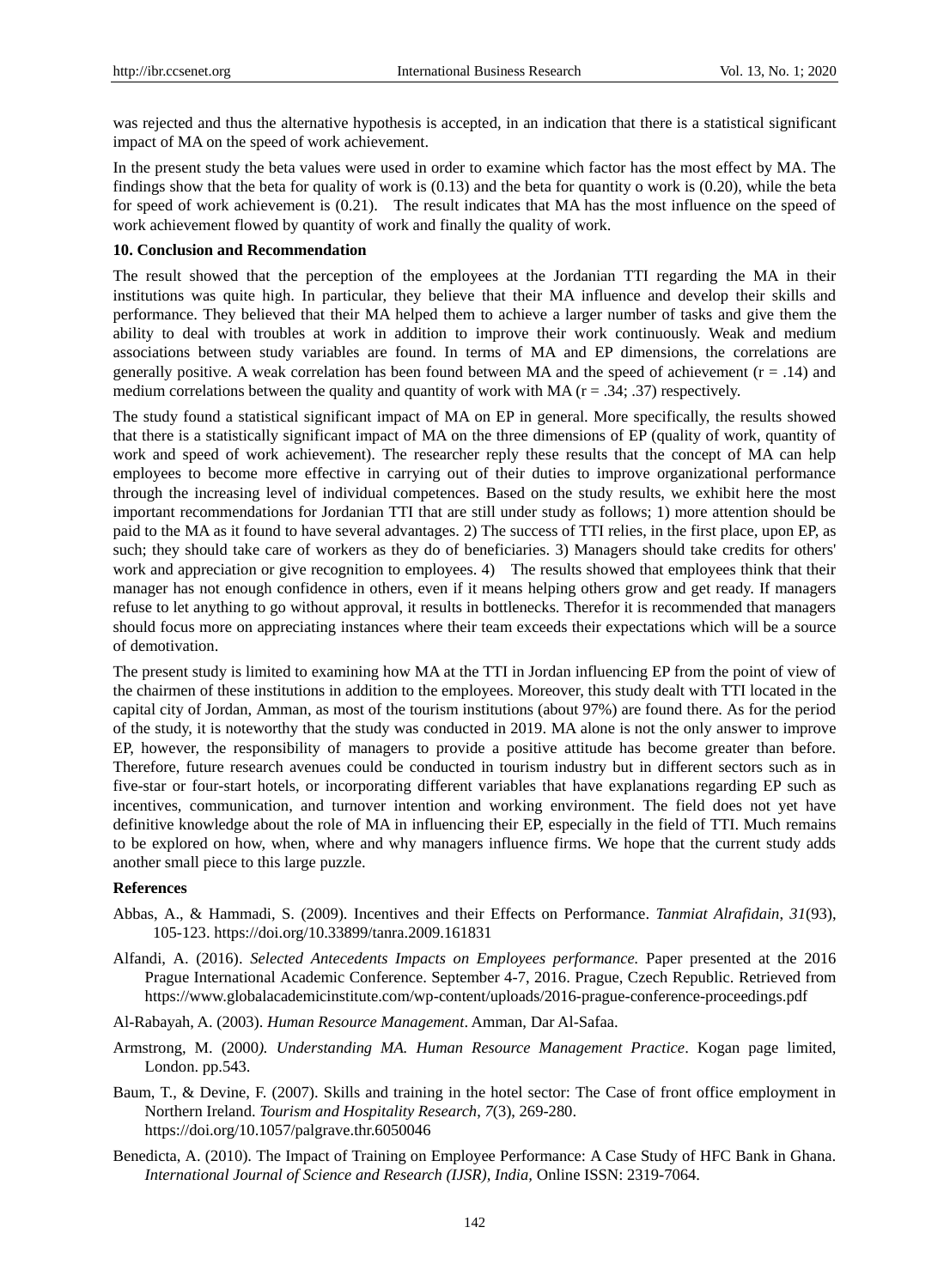- Cole, G. A. (2002*). Personnel and Human Resource Management* (5th ed.). York Publishers, Continuum London, UK.
- Cooke, F. L. (2000). Human Resource Strategy to improve Organizational Performance: a route for British firms. *Manchester School of Management*. ESRC Future of work programe. EWERC, UMIST. Retrieved from <https://pdfs.semanticscholar.org/6182/c3862dfa21ddffe49e185627f30c78940041.pdf>
- Elnaga, A., & Imran, A. (2013). The Effect of Training on Employee Performance. *European Journal of Business and Management, 5*(4).
- Field, A. (2005). *Discovering statistics using SPSS*. London: Sage.
- Galanou, E., & Priporas, C. (2009). A model for evaluating the effectiveness of middle managers MA courses: evidence from a major banking organization in Greece. *International Journal of MA and Development*, 221-245.<https://doi.org/10.1111/j.1468-2419.2009.00329.x>
- Gana, A. B., & Bababe, F. B. (2011). The Effects of Motivation on Workers Performance (a case study of Maiduguri Flour Mill Ltd. Borno State, Nigeria). *Continental J. Social Sciences*, *4*(2), 8-11. Retrieved from <https://www.academia.edu/769482>
- Hackman, R. J., & Oldham, G. R. (1975). Development of the Job Diagnostic Survey. *Journal of Applied Psychology, 60*(2), 159- 170.<https://doi.org/10.1037/h0076546>
- Hair, J. F., Money, A. H., Samouel, P., & Page, M. (2007). *Research Methods for Business*. John Wiley & SoNn.
- Heck, R. H., & Marcoulides, G. A. (1993). Organizational Culture and Performance: Proposing and Testing a Model. *Organization Science, 4*(2), 209-225.<https://doi.org/10.1287/orsc.4.2.209>
- Horng, J. S., & Lin, L. (2013). Training needs assessment in a hotel using 360 degree feedback to develop competency-based MA. *Journal of Hospitality and Tourism Management, 20,* 61-67. <https://doi.org/10.1016/j.jhtm.2013.06.003>
- Jabeen, M. (2011). Impact of Performance Appraisal on Employees Motivation. *European Journal of Business and Management, 3*(4). Retrieved fro[m https://www.academia.edu/4631737](https://www.academia.edu/4631737)
- Jordanian Ministry of Tourism and Antiques. (2019). 2019 statistics. Retrieved from [https://www.mota.gov.jo/Contents/stat2019\\_2ndAr.aspx](https://www.mota.gov.jo/Contents/stat2019_2ndAr.aspx)
- Kalkavan, S., & Katrinli, A. (2014). The Effects of Managerial Coaching Behaviors on the Employees' Perception of Job Satisfaction, Organizational Commitment, and Job Performance: Case Study on Insurance Industry in Turkey. *Procedia - Social and Behavioral Sciences*, *150,* 1137-1147. <https://doi.org/10.1016/j.sbspro.2014.09.129>
- Kaynak, H. (2003). The relationship between total quality management practices and their effects on firm performance. *Journal of Operations Management, 21*(4), 405-435. [https://doi.org/10.1016/S0272-6963\(03\)00004-4](https://doi.org/10.1016/S0272-6963(03)00004-4)
- Khan, I., Dongping, H., & Ghauri, T. A. (2014). Impact of Attitude on Employees Performance: A Study of Textile Industry in Punjab, Pakistan. *World Applied Sciences Journal*, *30,* 191-197. Retrieved from [https://www.idosi.org/wasj/wasj30\(icmrp\)14/25.pdf](https://www.idosi.org/wasj/wasj30(icmrp)14/25.pdf)
- Mathis, R. L., & Jackson, J. H. (2009). *Human Resource Management*. Mason, OH, USA: South-Western Cengage Learning. pp. 324.
- [McNeese-Smith,](https://www.researchgate.net/scientific-contributions/2080422261_Donna_K_McNeese-Smith?_sg%5B0%5D=fmGCcwouLK83tYB6GAVlwsDoz2fNrd5POZxSbowCtiO3QHuEhVyr9gCR_iuPahllzEvIZj0.SKLAMTcpe_iVoylr72TYkj-zDfnWx940Wz_eW66Qw8MA5RVEUF82l2QL9iNiBluQ1qTv7esyIqMOxOv9FyZvvw&_sg%5B1%5D=GjlYtToQgIxnX-E5dXAMpgnSZZ3_Gqurtzbc7E5uTCWxoclRvierddknzrxlAkRKSYLPDZeq9I29V8g.hmEmZuUDNMl1jEs_L7Zm0oS743T1Eq2YMRBNwDiTOpHF7y2N-4EfgAM81Cic6yZNoZPLltuwD2HgqRQFJEH6kQ&_sg%5B2%5D=FLz1myoqf5xiS1V_WFLbzH-R03r50j71jRKfCLJw02Q5Yc3vrccLTBEcB0zw4CMf29vEkbE.p8LniD-ngeJatMKGKRzLU5OOrwD8RmuOL-cVnB_LrDqvLCdRiQuRY-gT4lBn_9EQuD9n0MHj7esrg5nKcTMqpg) D. K. (1997). The Influence of Manager Behavior on Nurses' Job Satisfaction, Productivity, and Commitment. *JONA The Journal of Nursing Administration, 27,* 9. Retrieved from <https://www.researchgate.net/publication/13921449>
- Mulder, M. (2001). Customers Satisfaction with Training Program. *Journal of European Industrial MA, 25*(6), 321-331.<https://doi.org/10.1108/03090590110401791>
- Rothwell, W. J. C. K., Hohne, C. K., & King, S. B. (2007). *Human Performance Improvement. Building Practitioner Competence*. Gulf Publishing Company.
- Salas, E., & Cannon-Bowers, J. A. (2001). The science of Training: A decade of progress. *Annual Review of Psychology, 52,* 471-499.<https://doi.org/10.1146/annurev.psych.52.1.471>
- Seamen, P., & Eves, A. (2005). The management of food safety—the role of food hygiene training in the UK service sector*. International Journal of Hospitality Management, 25*(2), 278-296. <https://doi.org/10.1016/j.ijhm.2005.04.004>